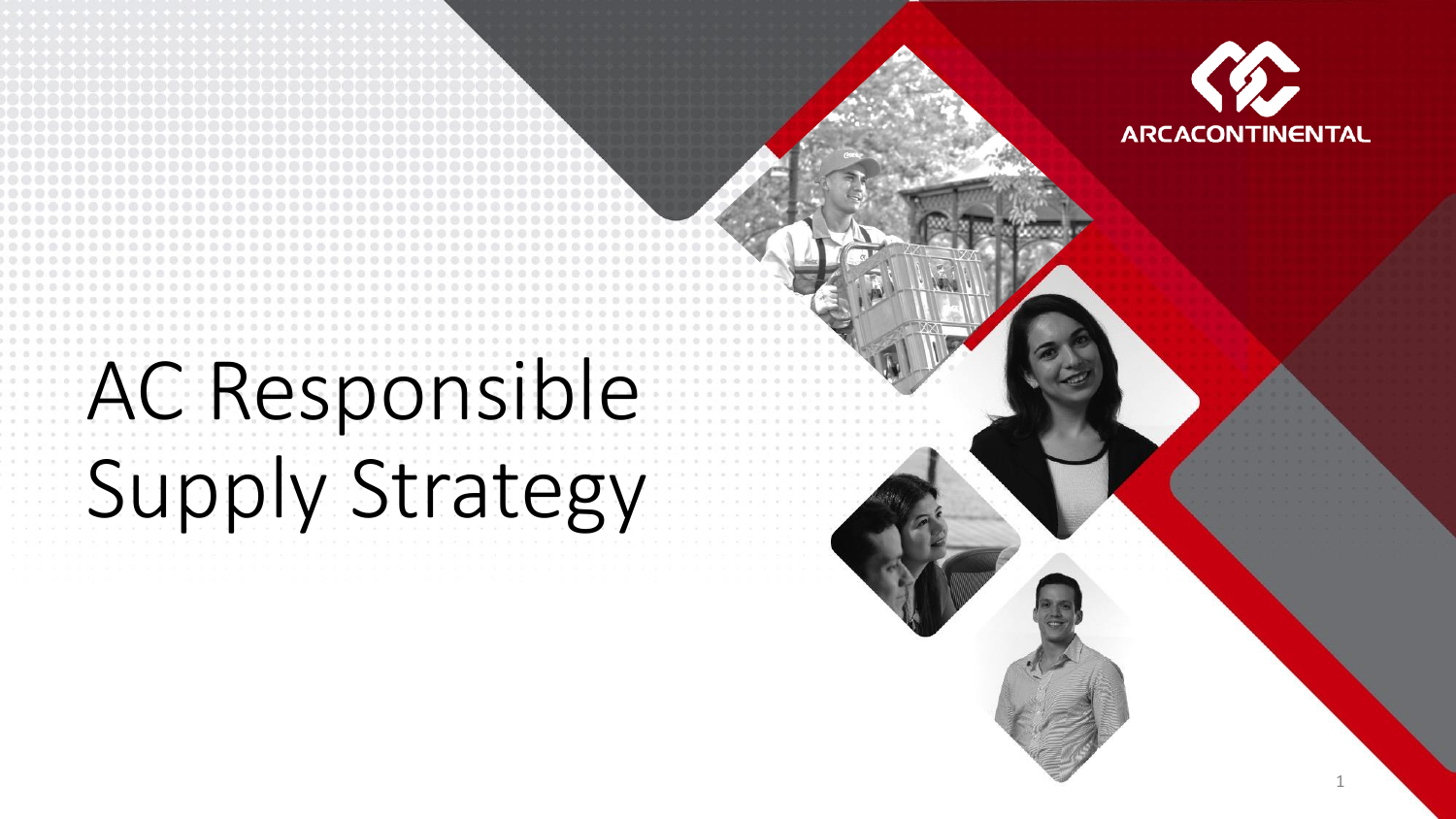# Supply Chain Sustainability

**Quality** The supplier must provide its product or service meeting the highest quality standards, including all applicable certifications

### Competitivity

The suppliers' economic offer must be competitive in the market and the negotiation should seek to favor development on both sides

#### Supply

The supplier must submit the volume of products or agreed service deliverables, on schedule and in compliance

# Open, fair and transparent bidding

Environmental footprint minimization and creation of shared value

### Principles, codes and guides

- Supplier Guiding Principles
- Code of Ethics and Conduct
- Sustainable Agriculture Guiding Principles

#### Compliance management

- Suppliers' certifications
- Deviation complaints through our transparency mailbox
- Investigation Committee

# Local supply and supplier development

- Preference for local suppliers
- Supplier and entrepreneur training programs

### Risk assessment and organizational reputation

Phase 1

Phase 2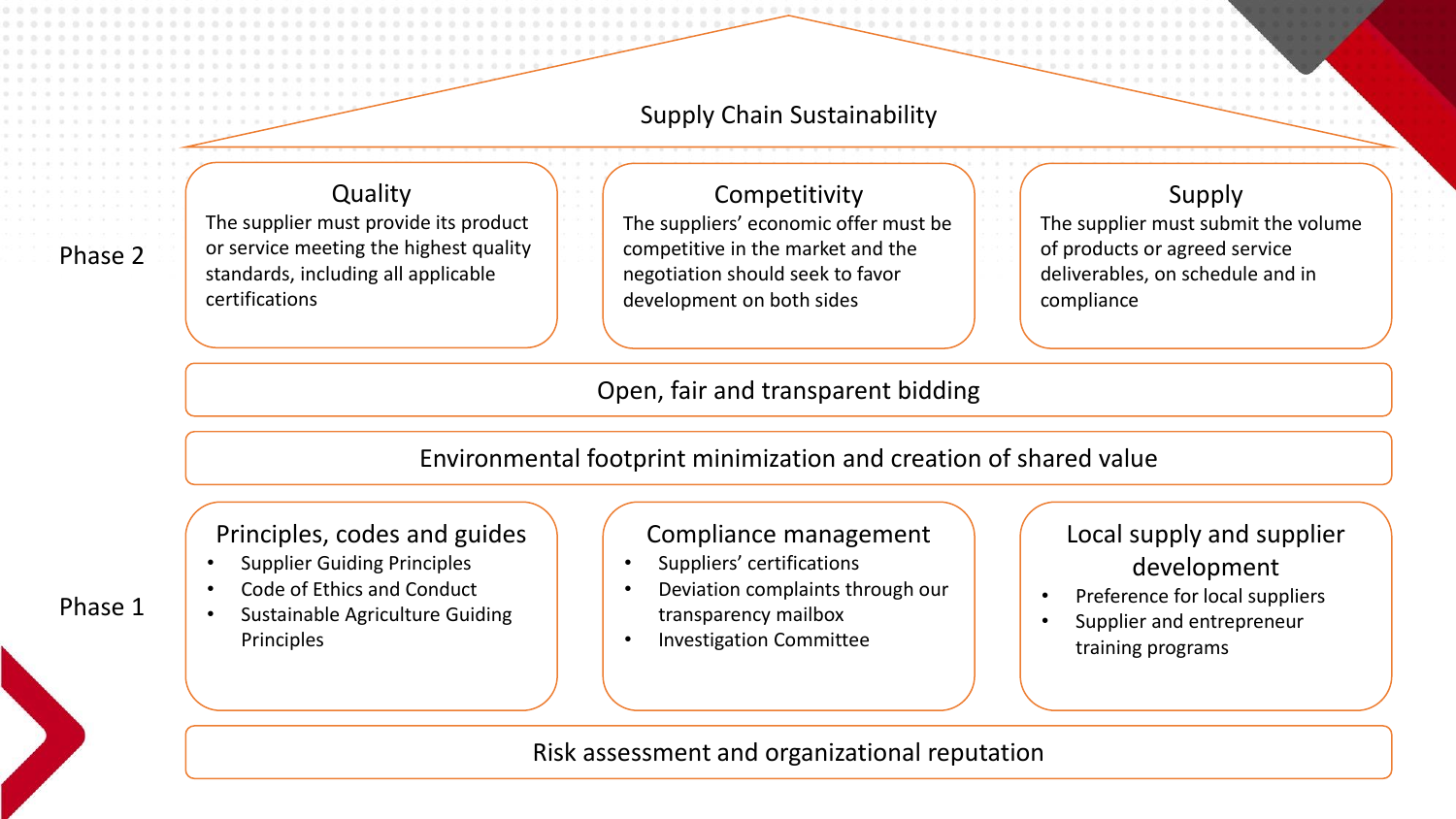# Supplier incorporation process

To ensure that our supply chain has, at least, the same level of professionalism, values, respect for Human Rights, integrity and respect for the environment as Arca Continental, every individual or organization that wish to establish a commercial relationship with us must undergo an incorporation process. According to the criticality level of the supplier, which is identified during the process, the steps taken might grow in number. The compliance of each of this steps is required in order to proceed to the next step.

The steps of this process are:

- **1) Due diligence process**. The supplier must have all of its documents, permits and regulations required by the operation's regional authority in order. The supplier must demonstrate it funds are not from an illegal source. It should not have been subject of relevant sues or sanctions by the authority nor any other company from the Coca-Cola System.
- **2) Criticality definition.** Direct or indirect suppliers, according to their nature or location, may or may not be classified as critical. The criteria to identify a supplier as such is detailed in the following sections.
- **3) Recognition or certification of our principles and codes.** According to the criticality level of the supplier, it will be required for it to read, sign in acceptance and implementation and, in the case of critical suppliers, be audited by and independent third party in compliance of Coca-Cola's Supplier Guiding Principles, the Code of Ethics and Conduct of Arca Continental and, if applicable, the Sustainable Agriculture Guiding Principles. The explanation referring to the responsibility level acquired by the type of supplier regarding these codes and principles is detailed in the "Supplier type – responsibility matrix".
- **4) Bidding**. Once the supplier has fulfilled the first three steps in this process, it may enter the bidding process, where it may finally prove the economic competitiveness of its products or services.
	- Besides the economic proposal, purchasing decision-making factors are evaluated during the bidding process. These may include favoring local suppliers as well as the supplier's performance in social and environmental topics during the certification process.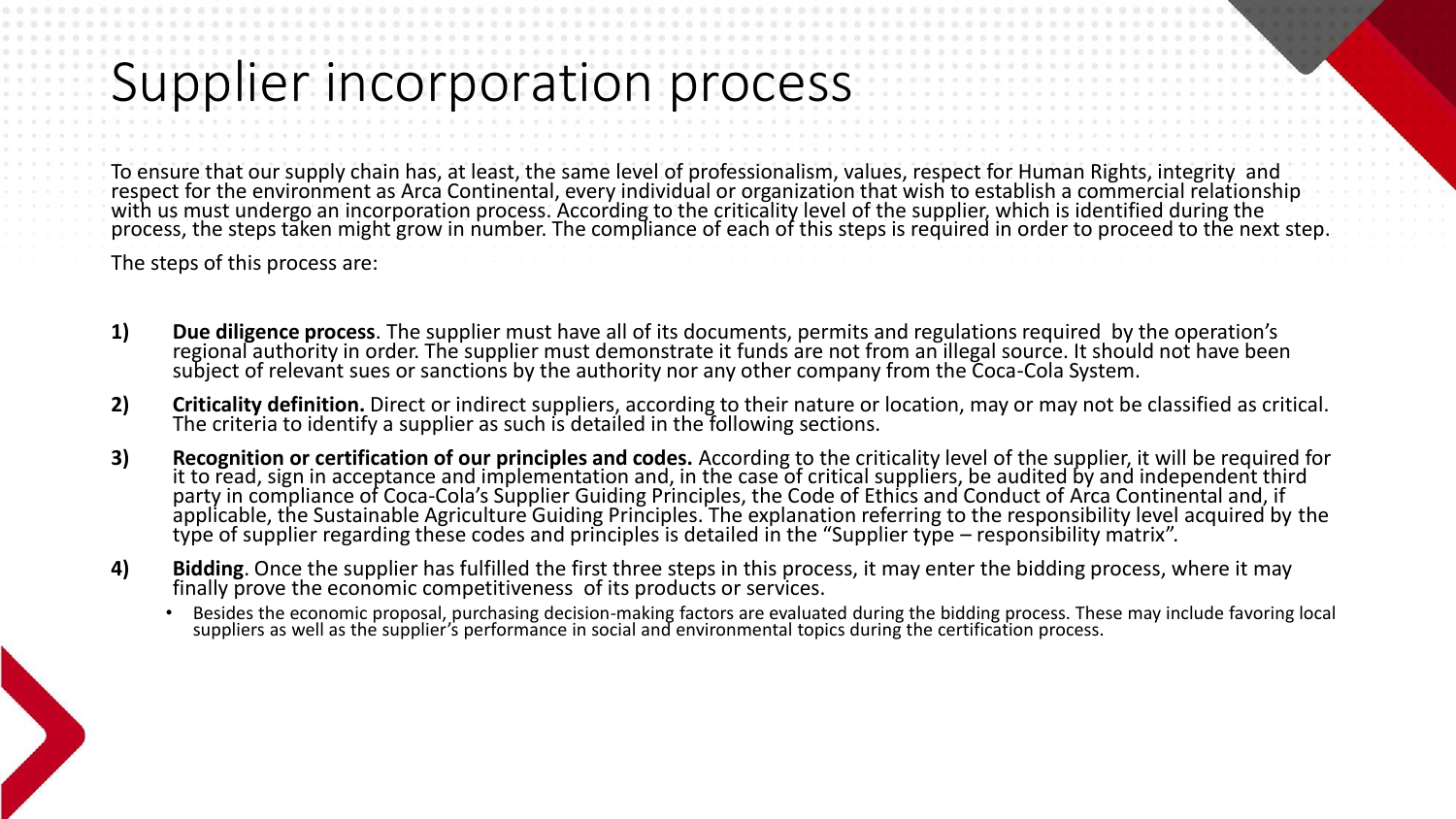# Supplier Guiding Principles

The Supplier Guiding Principles (SGP) are a vital pillar of The Coca-Cola Company's human rights and workplace accountability programs. These programs are driven by the belief that good corporate citizenship is essential to our long-term business success and must be reflected in our relationships and actions in our workplaces and the workplaces of those who are authorized to directly supply our business. The principles outlined below reflect the values we uphold in our own policies, and we expect our direct suppliers to follow the spirit and intent of these guiding principles to ensure respect for all human rights.

- **Freedom of association and collective bargaining**
- **Prohibit child labor**
- **Prohibit forced labor and abuse of labor**
- **Eliminate discrimination**
- **Work hours and wages**
- **Provide a safe and healthy workplace**
- **Protect the environment**
- **Compliance with applicable laws and regulations**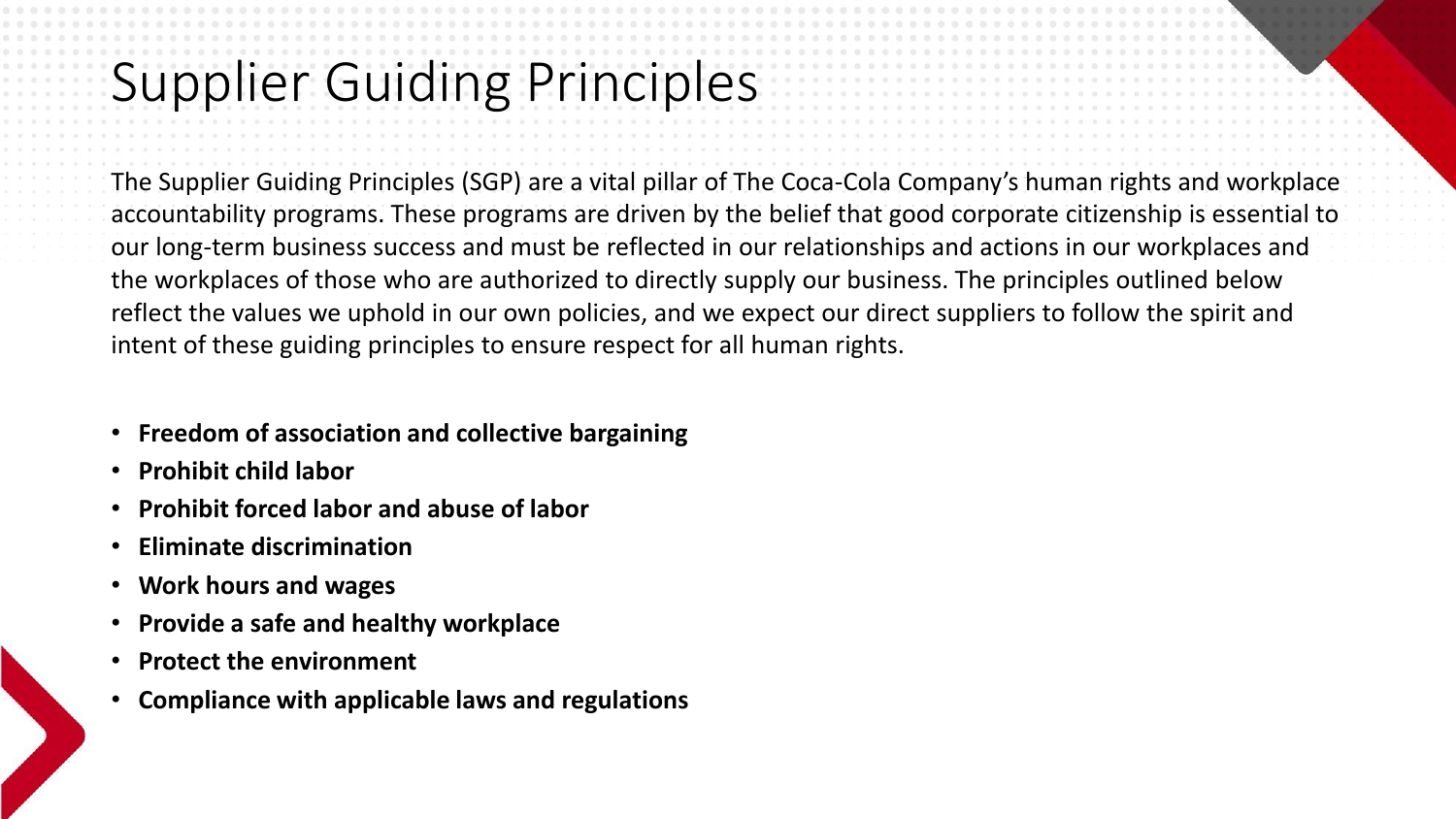# Critical supplier definition

The criteria to identify either a direct or indirect supplier as critical is as follows:

- **Ingredients.** Every supplier whose product is part of a formula or who directly supplies and ingredient of our products is considered as critical.
- **Product contact.** The suppliers of each and every one of the materials that come in direct contact with our food and beverages products are considered critical.
- **Activities and geographies identified as vulnerable regarding Human Rights.** The suppliers located in or working at regions recognized as vulnerable to violations against Human Rights by authorities or organizations such as the International Labor Organization, are considered critical.
- **Exposition or complaint.** Every supplier that has been exposed in the media or by authorities regarding a risk of corruption or that a complaint has been issued in our Transparency Mailbox against it, will be considered critical as long as the corresponding investigation is ongoing.